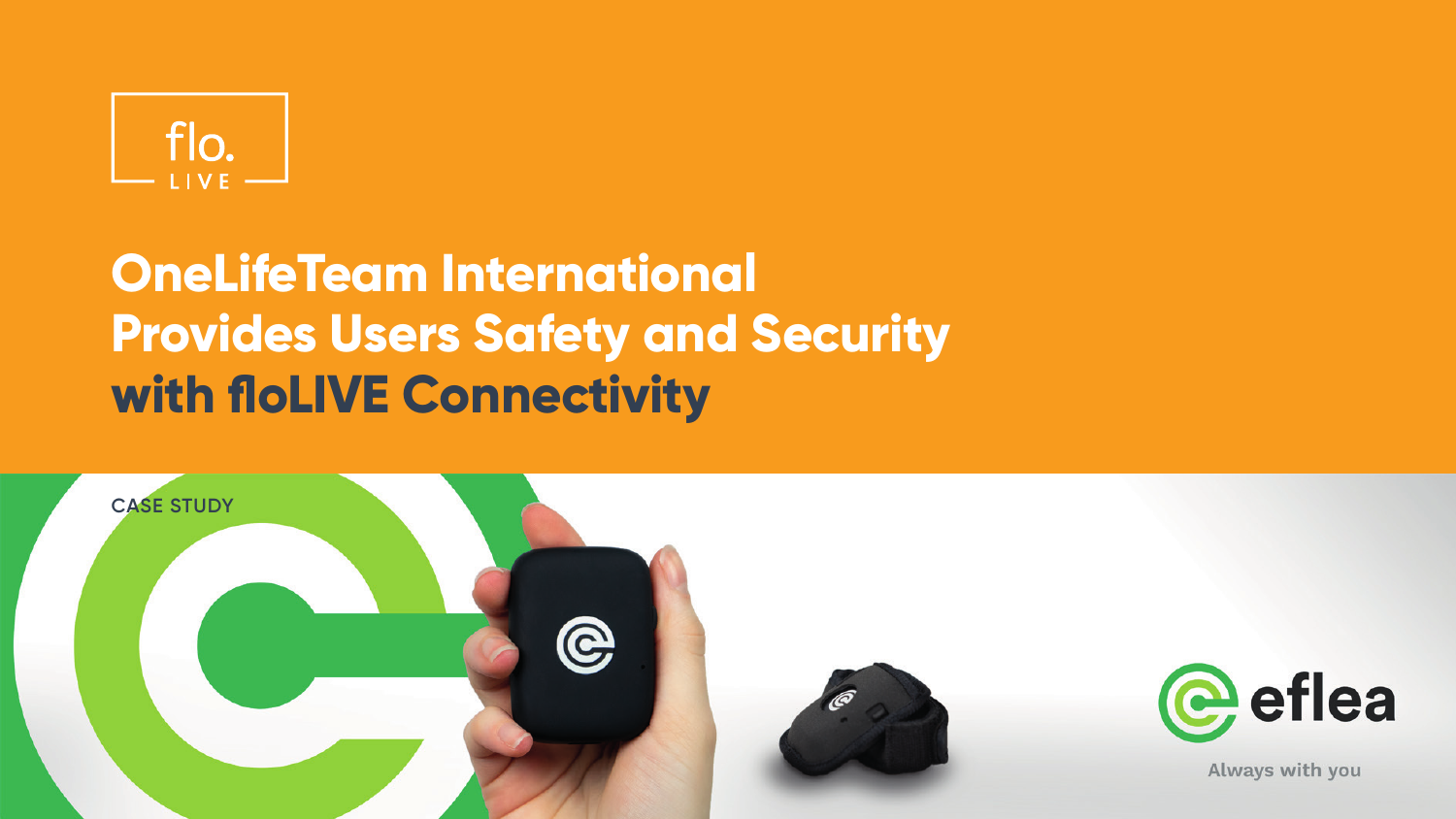### **Executive Summary**

OneLifeTeam International (OLT) needed a connectivity partner for a new device, eFlea, that would monitor seniors and children remotely, and provide access to caregivers or loved ones in case of emergency. First on the list was global connectivity for both North America and Europe with great coverage for the devices to communicate, without the need to onboard dozens of relationships with multiple MNOs.

As a B2B2C organization at its least complex, the product was sold through multiple layers of customers, so OLT also needed a platform that could handle this complexity with security and ease.

floLIVE checked all the boxes for OLT, providing a single SKU to cover the world, global coverage without any gaps in service, and a seamless and sophisticated BSS integration that supported the details necessary for best-in-class management and control.

OLT are now launching their new tracker with confidence, offering customers the ability to gain more independence, while providing essential peace of mind to their family and caregivers.

### **The Business Impact of floLIVE**

#### **One SKU**

OLT now has a single vendor relationship to connect their personal tracking devices anywhere in the world.

#### **Global coverage**

No gaps or blind spots in availability, ensuring ultimate peace of mind to the loved ones of the end user.

#### **Unique BSS integration**

From the same platform, OLT can manage multiple tiers of customers and partners with security and ease.

**COFFEE**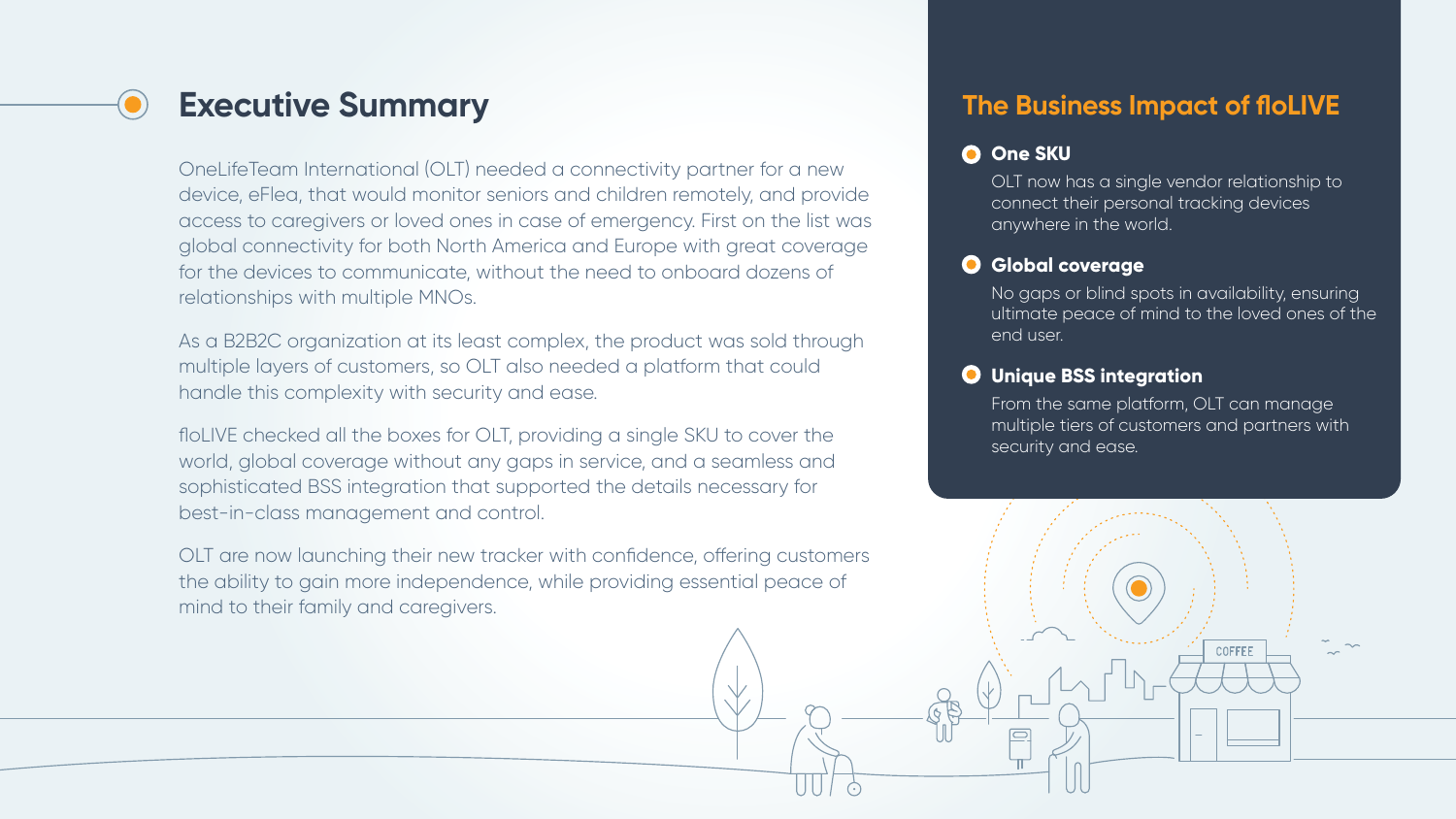## **The Challenge**

OLT is a medical tracking device company that offers products for the elderly or less-capable and their loved ones. Using OLT's devices, anyone can monitor the wellbeing of the device owner remotely. OLT's traditional product is OneLifeLink, a telephone that provides a toll-free emergency service available 24/7.

OLT wanted to launch a new personal tracker in the Connected Health industry for both Seniors and Children, and was looking for a vendor to support them with connectivity for these devices. Instead of connecting to emergency services or a call center, the emergency button would automatically open a voice call to four predetermined family members, to warn them of a problem. It would also include fall detection, and display accurate GPS positioning of the device owner.

#### Challenges in creating the eFlea personal tracker, included:

#### **Unique multi-tier business model**

The OLT products are sold directly to the customer via pharmacists, and often distributed by local pharmaceutical companies. Multiple customers would need to be billed and managed.

#### **Achieving global coverage**

Devices would be manufactured in China and then shipped and utilized anywhere there was a customer need. How would OLT achieve connectivity ahead of time in a new location?

#### **Handling sensitive information**

Privacy and data security were of the utmost concern, and OLT needed to ensure that they could benefit from a multi-tenant design, and segment information and traffic where necessary.

#### **Critical IoT use case to fill**

As a medical monitoring system for the elderly or infirm, availability would be a life-or-death situation. OLT couldn't afford gaps in coverage or issues with reliability.

#### **Maintaining low latency**

Latency requirements were very strict for two reasons. First, lower latency would increase battery lifetime - essential for IoT. Second, as a healthcare product, low latency would get the device owner help as quickly as possible.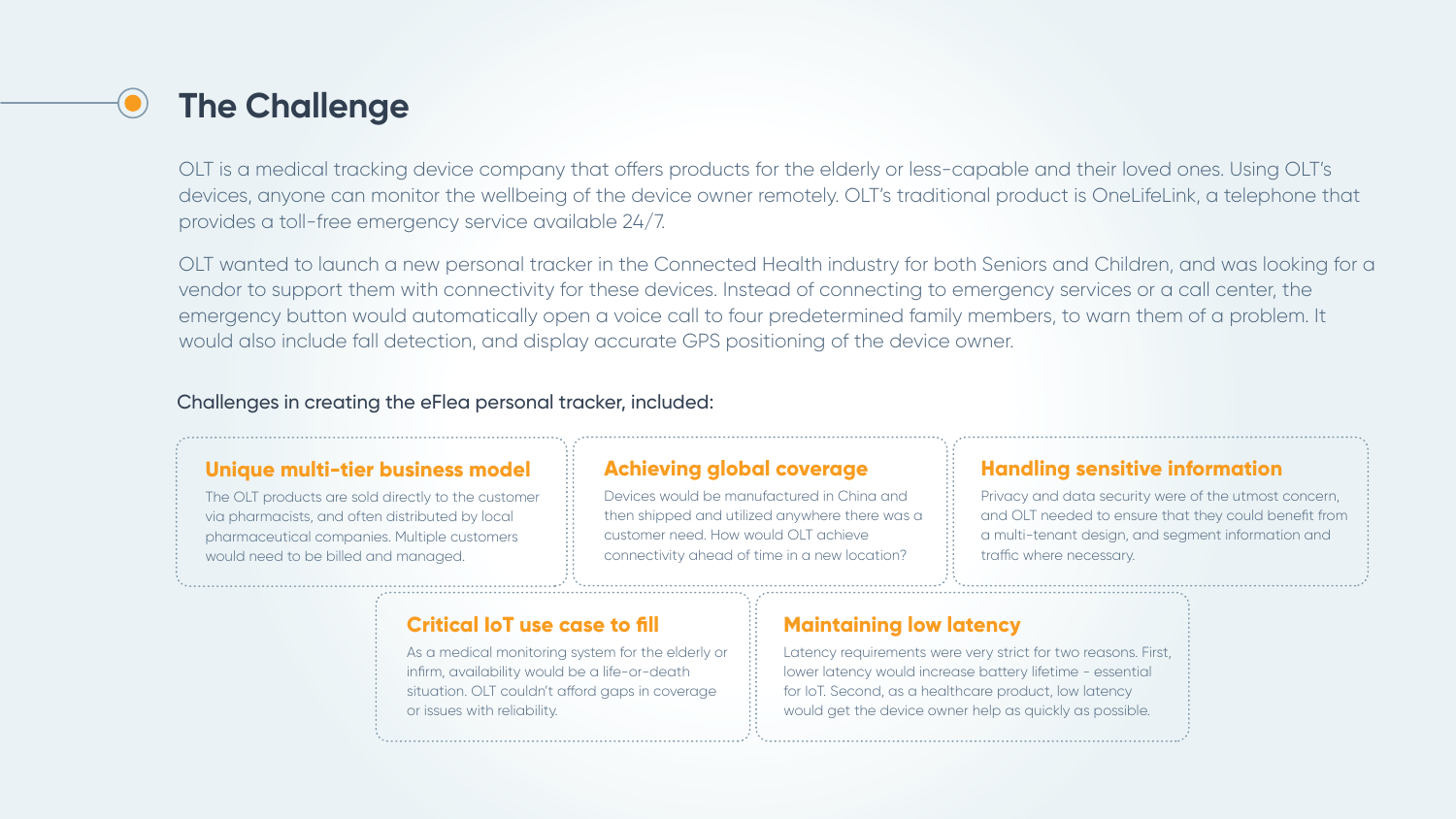With floLIVE, OLT now has a single SKU for all regions in which the company manages and distributes the new product, from production in China, to deployments across North America and Europe. When the device lands in the region of choice, it connects on activation to a local network from floLIVE's robust IMSI library. This local connectivity gives the best possible latency - another item on OLT's must-have list.

#### Added benefits include:



#### **Compliance**

At all times, data remains in the country of origin - effortlessly meeting data privacy mandates.



#### **BSS support**

Integrated Business Support Services and API integration, to get to market faster, and to manage multiple layers of customers.



#### **Availability**

In moments of poor coverage or availability, floLIVE offers autonomous switching to a new network to eliminate the risk.



#### **Business intelligence**

OLT now benefits from easy automation of the transfer of key metrics for added data analytics and business intelligence.



**The Results** When we started looking into floLIVE, we saw quickly that they covered every one of our needs. The unique IMSI library solution for IoT means that we can serve customers anywhere without pause, and the BSS integration was the cherry on the cake, making what was traditionally a complex management process for us really simple.

Pierre Buillon, President and CEO, OneLife Team



#### **Visibility**

A complete view across all distribution channels with a multi-tier, multi-tenant platform, ensuring ultimate control ,even segmenting by specific regions.



#### **Customer satisfaction**

Loved ones always have a direct line to support seniors and children at a moment's notice, with zero gaps in visibility and control.